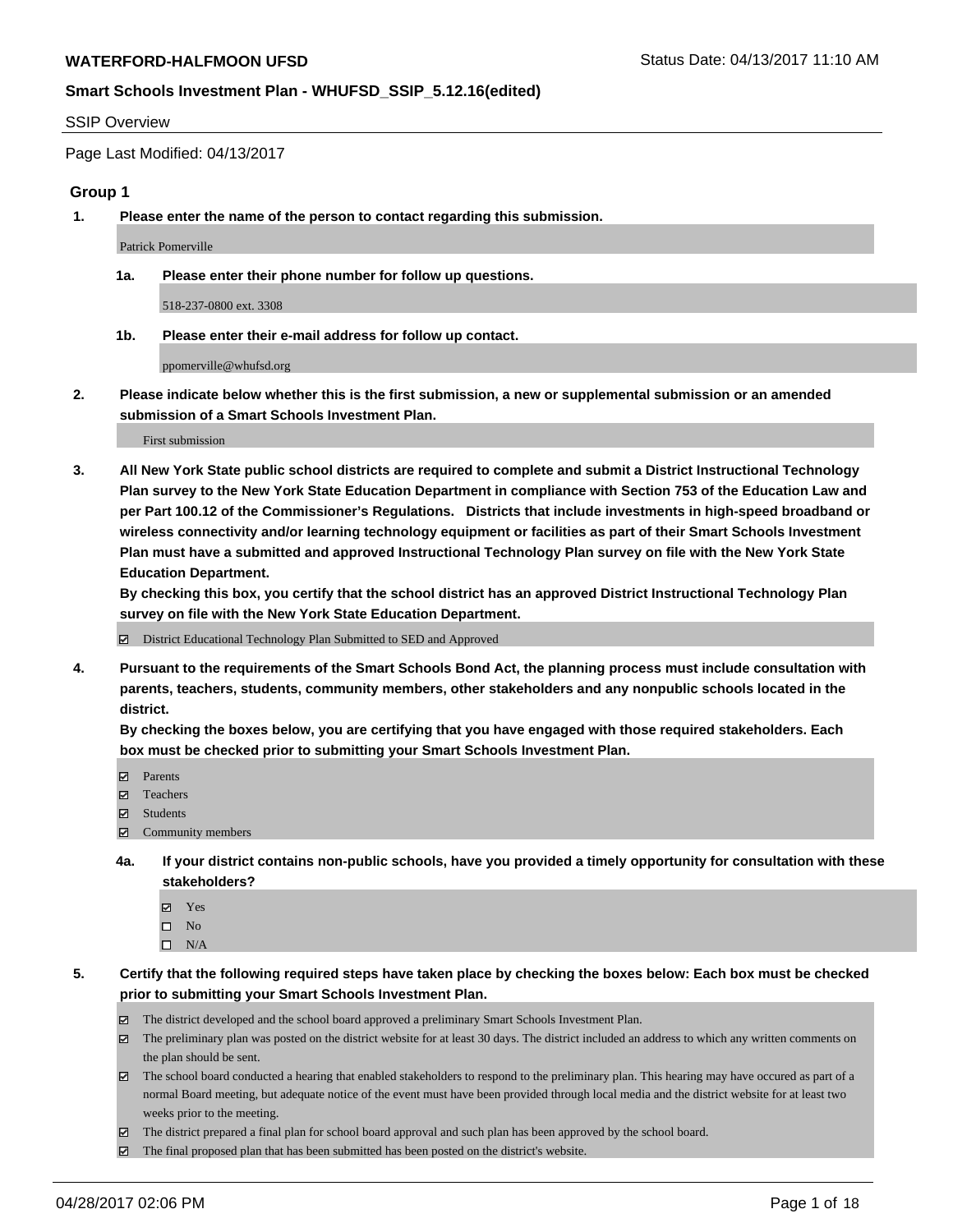SSIP Overview

Page Last Modified: 04/13/2017

**5a. Please upload the proposed Smart Schools Investment Plan (SSIP) that was posted on the district's website, along with any supporting materials. Note that this should be different than your recently submitted Educational Technology Survey. The Final SSIP, as approved by the School Board, should also be posted on the website and remain there during the course of the projects contained therein.**

WHUFSD\_SSIP\_Web\_Posting.pdf

**5b. Enter the webpage address where the final Smart Schools Investment Plan is posted. The Plan should remain posted for the life of the included projects.**

http://www.whufsd.org/district.cfm?subpage=2073684

**6. Please enter an estimate of the total number of students and staff that will benefit from this Smart Schools Investment Plan based on the cumulative projects submitted to date.**

1,000

**7. An LEA/School District may partner with one or more other LEA/School Districts to form a consortium to pool Smart Schools Bond Act funds for a project that meets all other Smart School Bond Act requirements. Each school district participating in the consortium will need to file an approved Smart Schools Investment Plan for the project and submit a signed Memorandum of Understanding that sets forth the details of the consortium including the roles of each respective district.**

 $\Box$  The district plans to participate in a consortium to partner with other school district(s) to implement a Smart Schools project.

**8. Please enter the name and 6-digit SED Code for each LEA/School District participating in the Consortium.**

| <b>Partner LEA/District</b> | <b>ISED BEDS Code</b> |
|-----------------------------|-----------------------|
| (No Response)               | (No Response)         |

**9. Please upload a signed Memorandum of Understanding with all of the participating Consortium partners.**

(No Response)

**10. Your district's Smart Schools Bond Act Allocation is:**

\$581,040

**11. Enter the budget sub-allocations by category that you are submitting for approval at this time. If you are not budgeting SSBA funds for a category, please enter 0 (zero.) If the value entered is \$0, you will not be required to complete that survey question.**

|                                              | Sub-        |
|----------------------------------------------|-------------|
|                                              | Allocations |
| <b>School Connectivity</b>                   | 30,000      |
| <b>Connectivity Projects for Communities</b> | 0           |
| <b>Classroom Technology</b>                  | 0           |
| Pre-Kindergarten Classrooms                  | 0           |
| Replace Transportable Classrooms             | 0           |
| <b>High-Tech Security Features</b>           | 206,010     |
| Totals:                                      | 236,010     |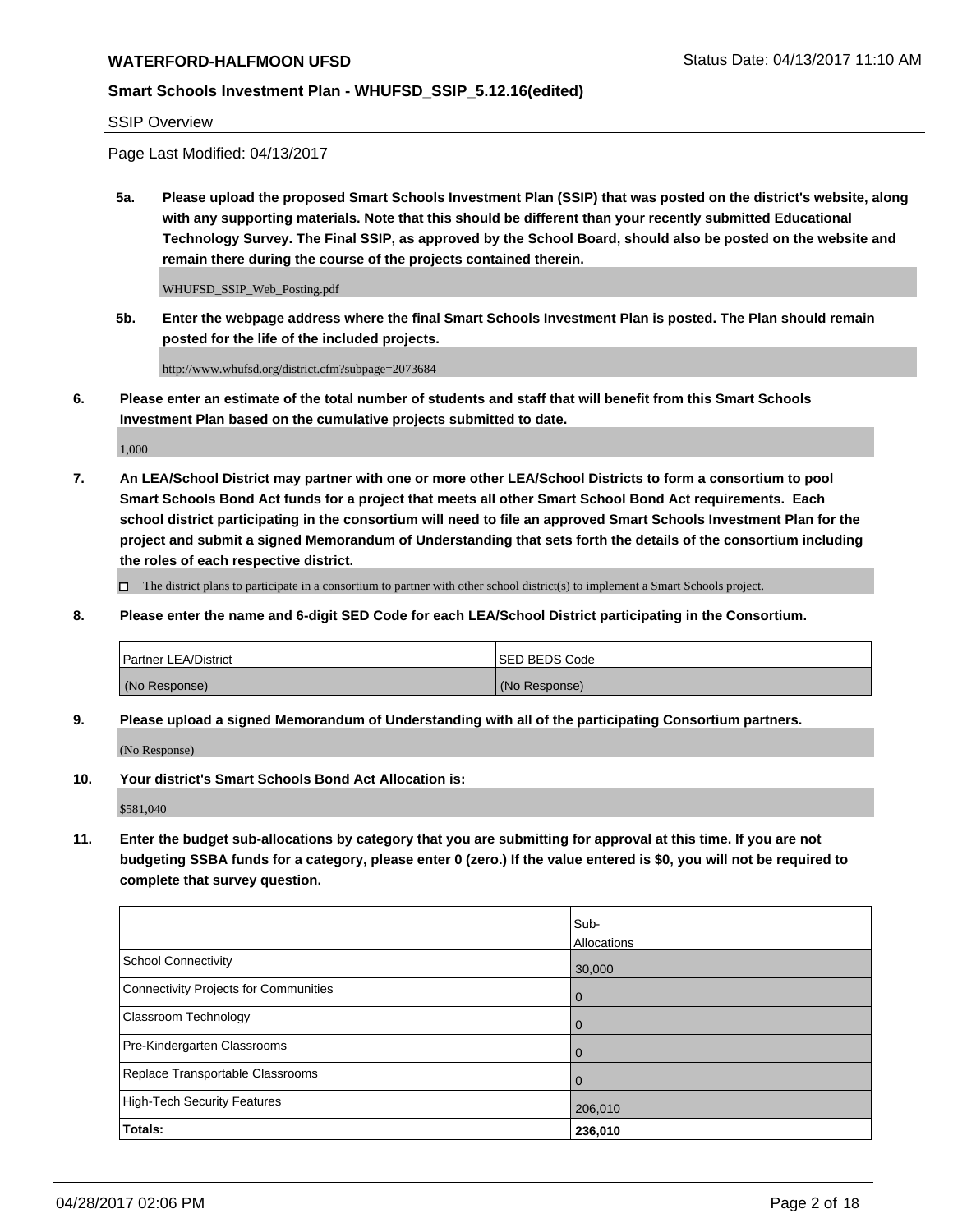### School Connectivity

Page Last Modified: 04/13/2017

## **Group 1**

- **1. In order for students and faculty to receive the maximum benefit from the technology made available under the Smart Schools Bond Act, their school buildings must possess sufficient connectivity infrastructure to ensure that devices can be used during the school day. Smart Schools Investment Plans must demonstrate that:**
	- **sufficient infrastructure that meets the Federal Communications Commission's 100 Mbps per 1,000 students standard currently exists in the buildings where new devices will be deployed, or**
	- **is a planned use of a portion of Smart Schools Bond Act funds, or**
	- **is under development through another funding source.**

**Smart Schools Bond Act funds used for technology infrastructure or classroom technology investments must increase the number of school buildings that meet or exceed the minimum speed standard of 100 Mbps per 1,000 students and staff within 12 months. This standard may be met on either a contracted 24/7 firm service or a "burstable" capability. If the standard is met under the burstable criteria, it must be:**

**1. Specifically codified in a service contract with a provider, and**

**2. Guaranteed to be available to all students and devices as needed, particularly during periods of high demand, such as computer-based testing (CBT) periods.**

**Please describe how your district already meets or is planning to meet this standard within 12 months of plan submission.**

Our current contracted connection provided by the NERIC has bursting capabilities that meet or exceed the FCC standard.We're currently contracted for 40 Mb/s, but NERIC provides a bursting service that allows us to use as much bandwidth as necessary during times of extreme traffic; this allows us to meet the 80 Mb/s requirement, and exceed it if necessary. NERIC provides comprehensive monitoring of our utilization and will alert us if there's ever a need to contract for more bandwidth due to consistent utilzation of the burst mechanic; thusfar, this has not occured.

- **1a. If a district believes that it will be impossible to meet this standard within 12 months, it may apply for a waiver of this requirement, as described on the Smart Schools website. The waiver must be filed and approved by SED prior to submitting this survey.**
	- By checking this box, you are certifying that the school district has an approved waiver of this requirement on file with the New York State Education Department.

#### **2. Connectivity Speed Calculator (Required)**

|                         | Number of<br>Students | Multiply by<br>100 Kbps | Divide by 1000 Current Speed<br>to Convert to<br>Required<br>Speed in Mb | in Mb | Expected<br>Speed to be<br>Attained Within Required<br>12 Months | <b>Expected Date</b><br>When<br>Speed Will be<br>Met |
|-------------------------|-----------------------|-------------------------|--------------------------------------------------------------------------|-------|------------------------------------------------------------------|------------------------------------------------------|
| <b>Calculated Speed</b> | 800                   | 80.000                  | 80                                                                       | 100   | 100                                                              | (No<br>Response)                                     |

## **3. Describe how you intend to use Smart Schools Bond Act funds for high-speed broadband and/or wireless connectivity projects in school buildings.**

Currently, we do not anticipate using Smart Schools funding for improvements to bandwidth nor wireless connectivity, as they're currently already budgeted for. Furthermore, our wireless connectivity project was completed via E-Rate funding, providing the entirety of the campus with wireless connectivity with an AP in each classroom and major facility (auditorium, gym, etc).

However, by purchasing this server, we will be able to provide more consistently available services that impact the district's bandwidth in a positive fashion. The ports on the server accept higher speed connections than our current implementations, allowing data to traverse the network in a more efficient manner than before; leading to a more responsive environment. Furthermore, by using this server to host one of our DHCP and DNS servers, we're ensuring our critical network components are constantly available and easily migrated in the event of a downed host.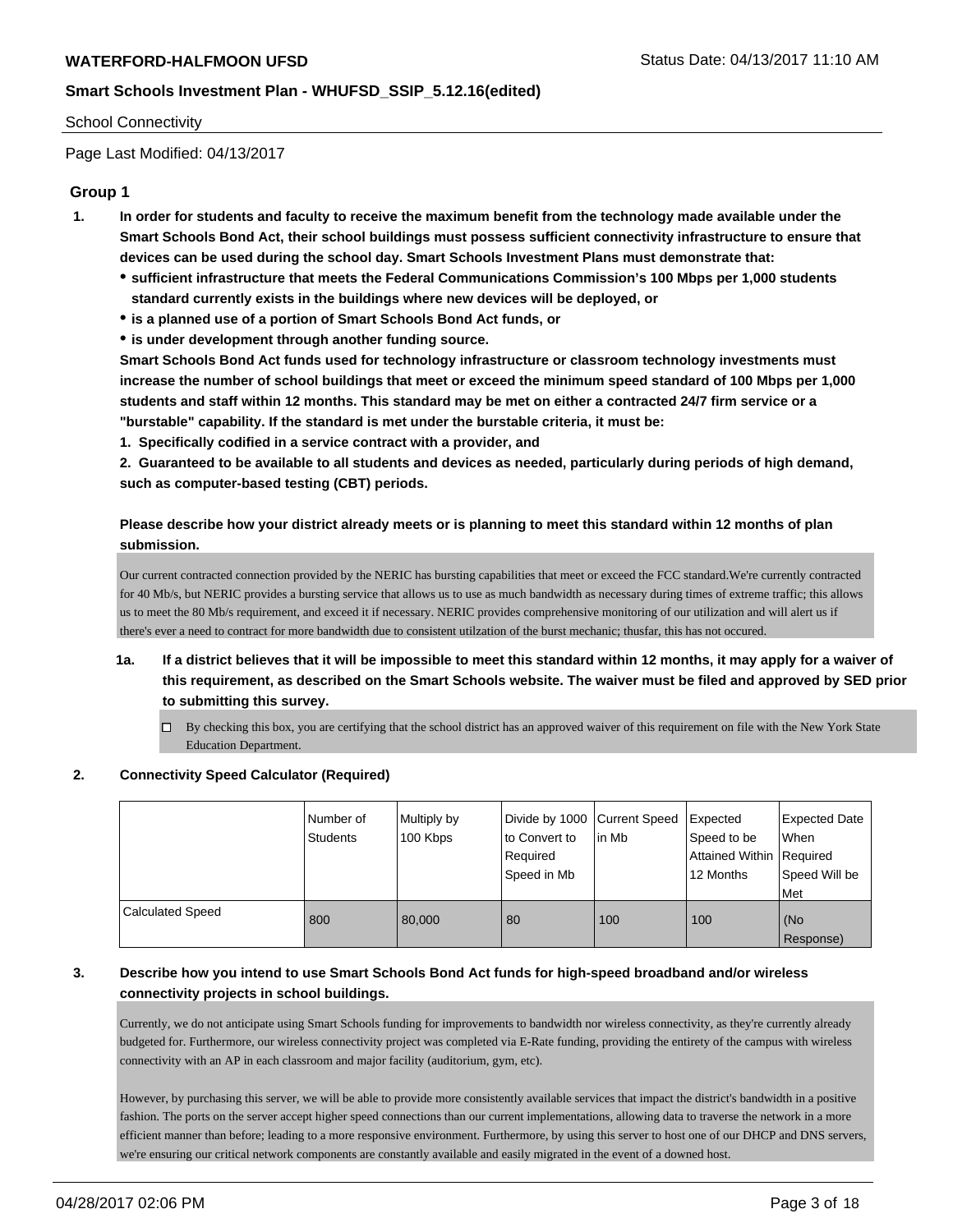#### School Connectivity

Page Last Modified: 04/13/2017

**4. Describe the linkage between the district's District Instructional Technology Plan and the proposed projects. (There should be a link between your response to this question and your response to Question 1 in Part E. Curriculum and Instruction "What are the district's plans to use digital connectivity and technology to improve teaching and learning?)**

With the purchase and utilization of a new network server chassis, we're looking to expand our student and faculty services whilst improving our current network services. Replacing older server equipment allows us to provide a more stable network infrastructure, increased application hosting capabilites and improved existing necessary operational services (DNS/DHCP/AD/Network Print Services, etc.) which ultimately improves not only teaching and learning potential, but also business stability and capabilities.

**5. If the district wishes to have students and staff access the Internet from wireless devices within the school building, or in close proximity to it, it must first ensure that it has a robust Wi-Fi network in place that has sufficient bandwidth to meet user demand.**

**Please describe how you have quantified this demand and how you plan to meet this demand.**

As of April 29th 2016, the entirety of the build has been provided with roughly 80 Ruckus R600 wireless access points all controlled via a ZoneDirector 3000. The instructional devices all have ample access to the wireless network, and on average have a signal strength of 80% or higher in

 the entirety of the building. This was accompanied by a full network infrastructure upgrade that included the purchase and installation of 25 new multi-layer switches from Dell, all currently trunked back to the core at 10Gb/s on fiber.

**6. As indicated on Page 5 of the guidance, the Office of Facilities Planning will have to conduct a preliminary review of all capital projects, including connectivity projects.**

**Please indicate on a separate row each project number given to you by the Office of Facilities Planning.**

| Project Number        |  |
|-----------------------|--|
| 52-21-01-03-7-999-BA1 |  |
| (No Response)         |  |

**7. Certain high-tech security and connectivity infrastructure projects may be eligible for an expedited review process as determined by the Office of Facilities Planning.**

#### **Was your project deemed eligible for streamlined review?**

Yes

**7a. Districts that choose the Streamlined Review Process will be required to certify that they have reviewed all installations with their licensed architect or engineer of record and provide that person's name and license number. The licensed professional must review the products and proposed method of installation prior to implementation and review the work during and after completion in order to affirm that the work was codecompliant, if requested.**

I certify that I have reviewed all installations with a licensed architect or engineer of record.

**8. Include the name and license number of the architect or engineer of record.**

| Name              | License Number |
|-------------------|----------------|
| <b>Mari Cecil</b> | 21417          |
| (No Response)     | (No Response)  |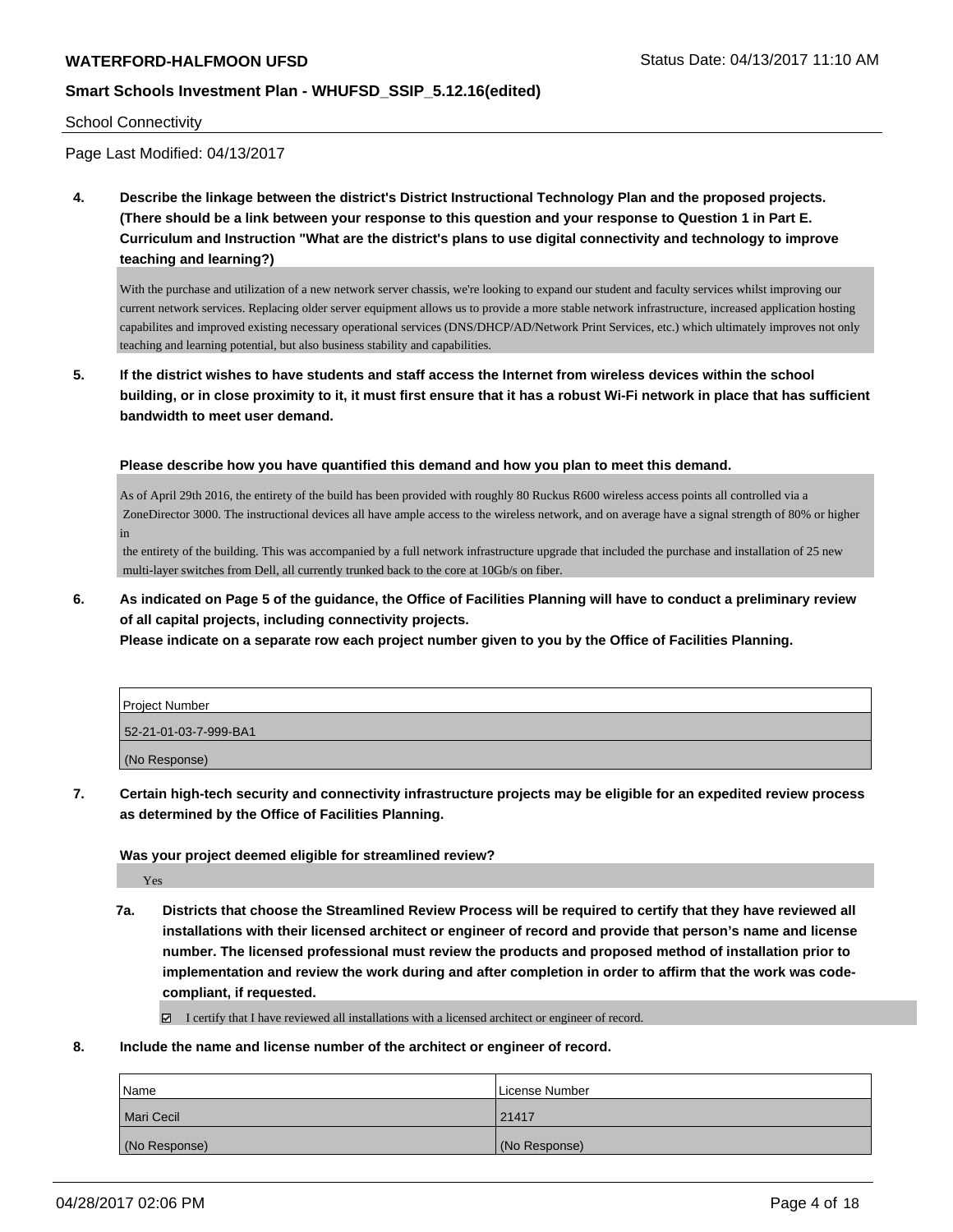## WATERFORD-HALFMOON UFSD<br>
Status Date: 04/13/2017 11:10 AM

## **Smart Schools Investment Plan - WHUFSD\_SSIP\_5.12.16(edited)**

#### School Connectivity

Page Last Modified: 04/13/2017

**9. If you are submitting an allocation for School Connectivity complete this table. Note that the calculated Total at the bottom of the table must equal the Total allocation for this category that you entered in the SSIP Overview overall budget.** 

|                                            | Sub-          |
|--------------------------------------------|---------------|
|                                            | Allocation    |
| Network/Access Costs                       | 30,000        |
| <b>Outside Plant Costs</b>                 | (No Response) |
| School Internal Connections and Components | (No Response) |
| <b>Professional Services</b>               | (No Response) |
| Testing                                    | (No Response) |
| <b>Other Upfront Costs</b>                 | (No Response) |
| <b>Other Costs</b>                         | (No Response) |
| Totals:                                    | 30,000        |

**10. Please detail the type, quantity, per unit cost and total cost of the eligible items under each sub-category. This is especially important for any expenditures listed under the "Other" category. All expenditures must be eligible for tax-exempt financing to be reimbursed through the SSBA. Sufficient detail must be provided so that we can verify this is the case. If you have any questions, please contact us directly through smartschools@nysed.gov. NOTE: Wireless Access Points should be included in this category, not under Classroom Educational Technology, except those that will be loaned/purchased for nonpublic schools.**

| Select the allowable expenditure | Item to be purchased                       | Quantity | Cost per Item | <b>Total Cost</b> |
|----------------------------------|--------------------------------------------|----------|---------------|-------------------|
| type.                            |                                            |          |               |                   |
| Repeat to add another item under |                                            |          |               |                   |
| each type.                       |                                            |          |               |                   |
| Network/Access Costs             | Dell PowerEdge VRTX Rack Chassis           |          | 13.500        | 13.500            |
| Network/Access Costs             | Dell PowerEdge M630 Blade Server<br>Module | 3        | 5,500         | 16,500            |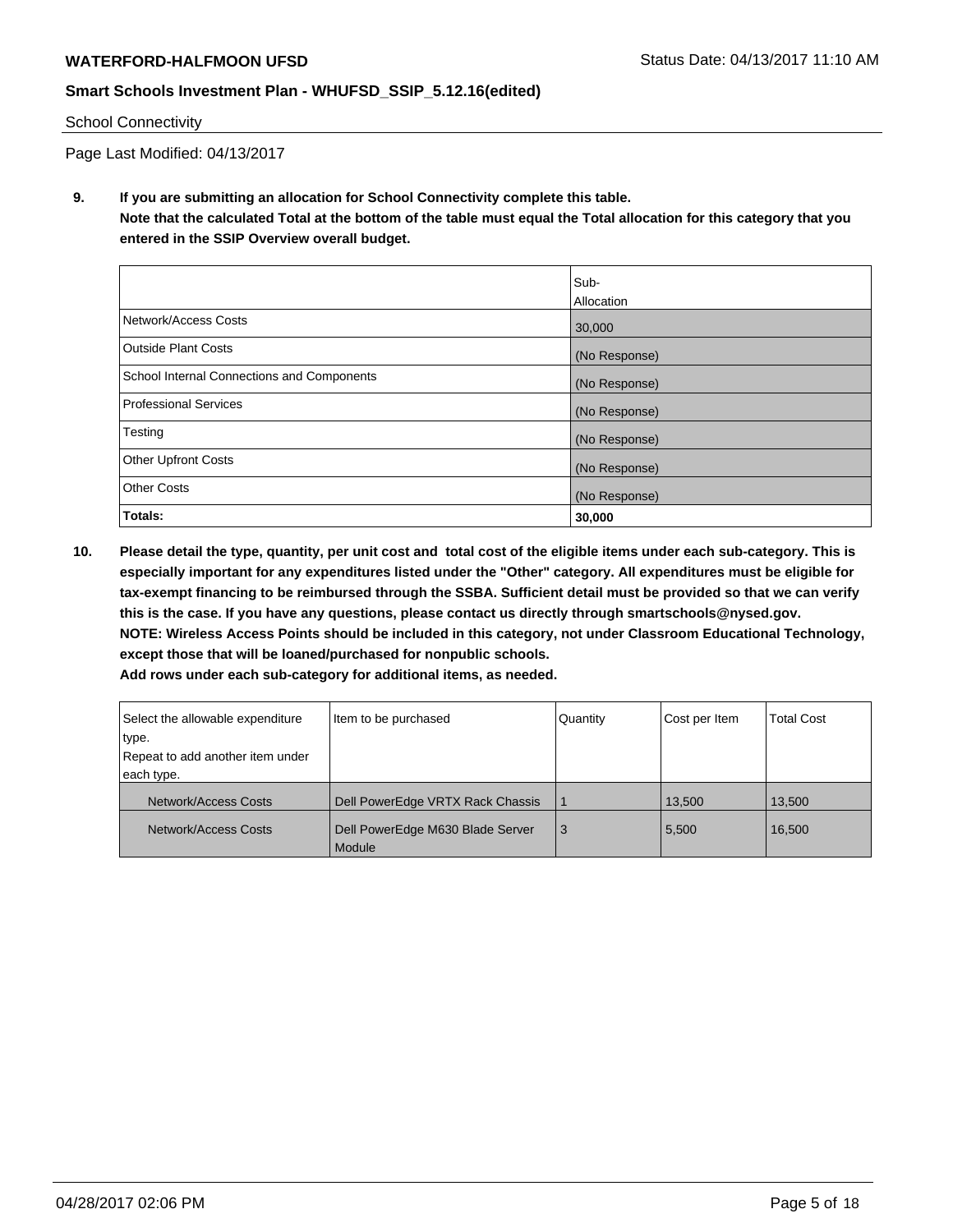Community Connectivity (Broadband and Wireless)

Page Last Modified: 07/07/2016

## **Group 1**

**1. Describe how you intend to use Smart Schools Bond Act funds for high-speed broadband and/or wireless connectivity projects in the community.**

(No Response)

**2. Please describe how the proposed project(s) will promote student achievement and increase student and/or staff access to the Internet in a manner that enhances student learning and/or instruction outside of the school day and/or school building.**

(No Response)

**3. Community connectivity projects must comply with all the necessary local building codes and regulations (building and related permits are not required prior to plan submission).**

 $\Box$  I certify that we will comply with all the necessary local building codes and regulations.

**4. Please describe the physical location of the proposed investment.**

(No Response)

**5. Please provide the initial list of partners participating in the Community Connectivity Broadband Project, along with their Federal Tax Identification (Employer Identification) number.**

| <b>Project Partners</b> | Federal ID#     |
|-------------------------|-----------------|
| (No Response)           | l (No Response) |

**6. If you are submitting an allocation for Community Connectivity, complete this table. Note that the calculated Total at the bottom of the table must equal the Total allocation for this category that you entered in the SSIP Overview overall budget.**

|                                    | Sub-Allocation |
|------------------------------------|----------------|
| Network/Access Costs               | (No Response)  |
| Outside Plant Costs                | (No Response)  |
| <b>Tower Costs</b>                 | (No Response)  |
| <b>Customer Premises Equipment</b> | (No Response)  |
| <b>Professional Services</b>       | (No Response)  |
| Testing                            | (No Response)  |
| <b>Other Upfront Costs</b>         | (No Response)  |
| <b>Other Costs</b>                 | (No Response)  |
| Totals:                            | 0              |

**7. Please detail the type, quantity, per unit cost and total cost of the eligible items under each sub-category. This is especially important for any expenditures listed under the "Other" category. All expenditures must be capital-bond eligible to be reimbursed through the SSBA. If you have any questions, please contact us directly through smartschools@nysed.gov.**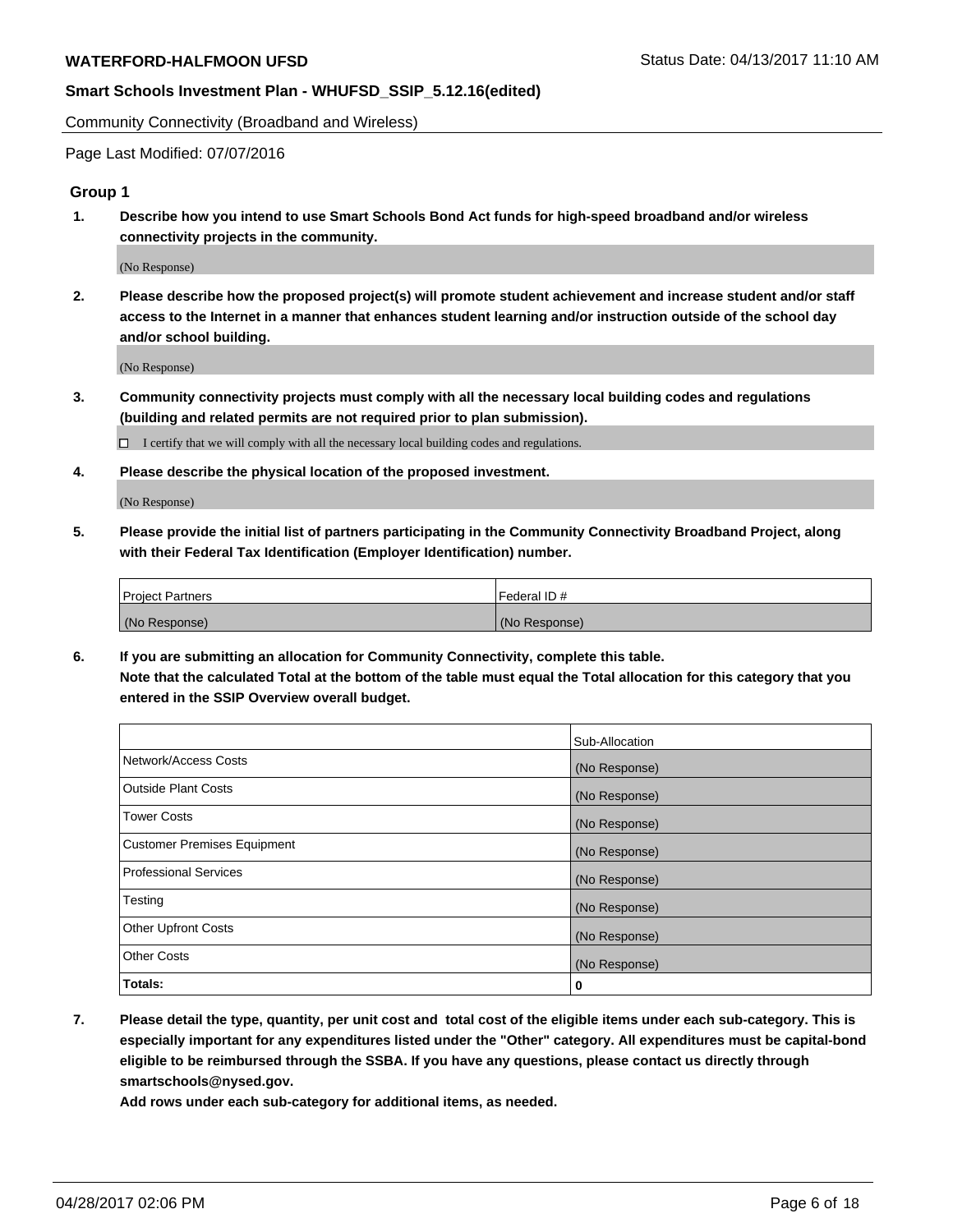Community Connectivity (Broadband and Wireless)

Page Last Modified: 07/07/2016

| Select the allowable expenditure | Item to be purchased | Quantity      | Cost per Item | <b>Total Cost</b> |
|----------------------------------|----------------------|---------------|---------------|-------------------|
| type.                            |                      |               |               |                   |
| Repeat to add another item under |                      |               |               |                   |
| each type.                       |                      |               |               |                   |
| (No Response)                    | (No Response)        | (No Response) | (No Response) | (No Response)     |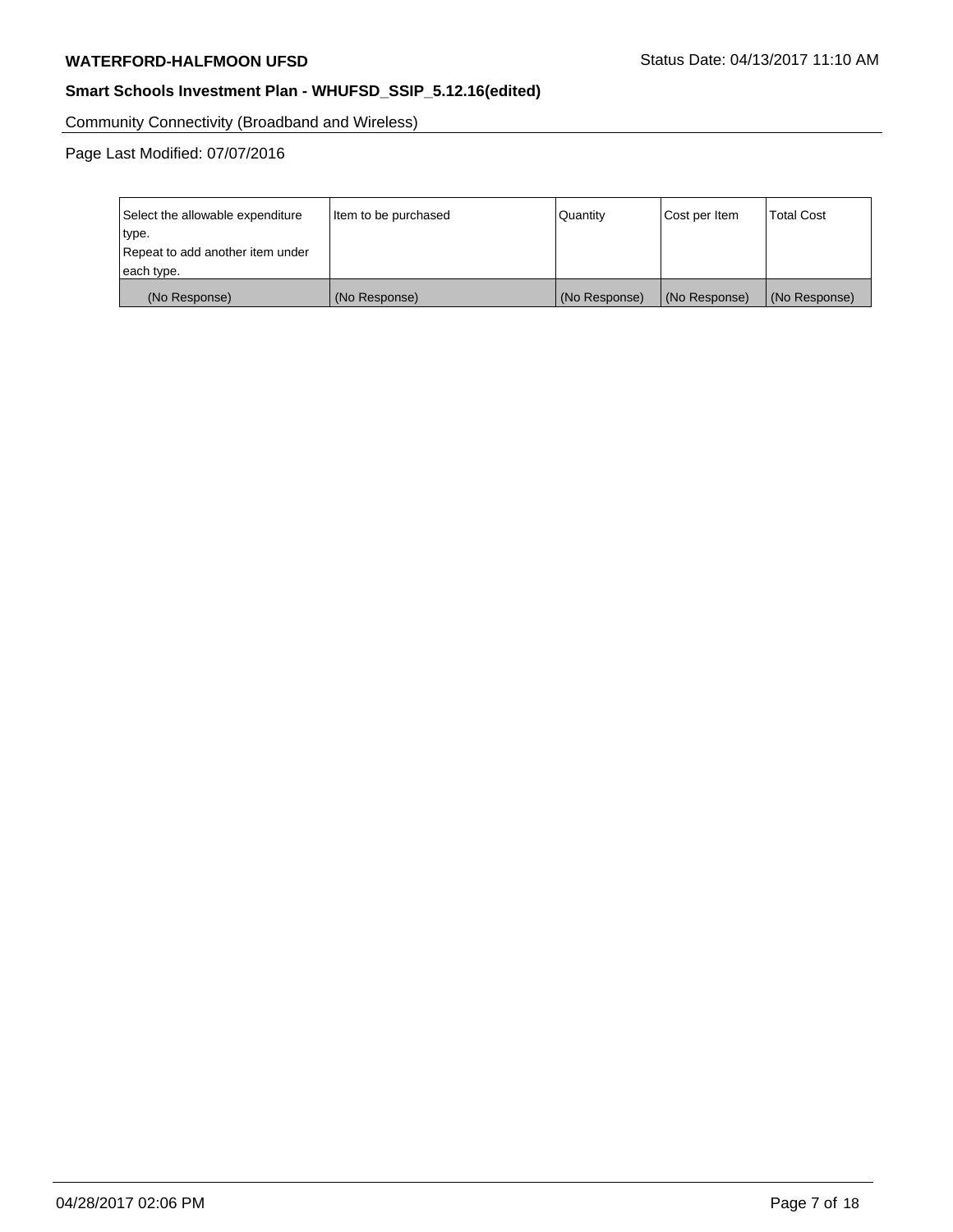### Classroom Learning Technology

Page Last Modified: 08/05/2016

### **Questions**

**1. In order for students and faculty to receive the maximum benefit from the technology made available under the Smart Schools Bond Act, their school buildings must possess sufficient connectivity infrastructure to ensure that devices can be used during the school day. Smart Schools Investment Plans must demonstrate that sufficient infrastructure that meets the Federal Communications Commission's 100 Mbps per 1,000 students standard currently exists in the buildings where new devices will be deployed, or is a planned use of a portion of Smart Schools Bond Act funds, or is under development through another funding source.**

**Smart Schools Bond Act funds used for technology infrastructure or classroom technology investments must increase the number of school buildings that meet or exceed the minimum speed standard of 100 Mbps per 1,000 students and staff within 12 months. This standard may be met on either a contracted 24/7 firm service or a "burstable" capability. If the standard is met under the burstable criteria, it must be:**

- **1. Specifically codified in a service contract with a provider, and**
- **2. Guaranteed to be available to all students and devices as needed, particularly during periods of high demand, such as computer-based testing (CBT) periods.**

**Please describe how your district already meets or is planning to meet this standard within 12 months of plan submission.**

(No Response)

- **1a. If a district believes that it will be impossible to meet this standard within 12 months, it may apply for a waiver of this requirement, as described on the Smart Schools website. The waiver must be filed and approved by SED prior to submitting this survey.**
	- $\Box$  By checking this box, you are certifying that the school district has an approved waiver of this requirement on file with the New York State Education Department.

#### **2. Connectivity Speed Calculator (Required)**

|                         | l Number of<br>Students | Multiply by<br>100 Kbps | Divide by 1000   Current Speed<br>to Convert to<br>Required<br>Speed in Mb | l in Mb          | Expected<br>Speed to be<br>Attained Within Required<br>12 Months | <b>Expected Date</b><br>When<br>Speed Will be<br>Met |
|-------------------------|-------------------------|-------------------------|----------------------------------------------------------------------------|------------------|------------------------------------------------------------------|------------------------------------------------------|
| <b>Calculated Speed</b> | (No<br>Response)        | (No Response)           | (No<br>Response)                                                           | (No<br>Response) | (No<br>Response)                                                 | (No<br>Response)                                     |

**3. If the district wishes to have students and staff access the Internet from wireless devices within the school building, or in close proximity to it, it must first ensure that it has a robust Wi-Fi network in place that has sufficient bandwidth to meet user demand.**

**Please describe how you have quantified this demand and how you plan to meet this demand.**

(No Response)

**4. All New York State public school districts are required to complete and submit an Instructional Technology Plan survey to the New York State Education Department in compliance with Section 753 of the Education Law and per Part 100.12 of the Commissioner's Regulations.**

**Districts that include educational technology purchases as part of their Smart Schools Investment Plan must have a submitted and approved Instructional Technology Plan survey on file with the New York State Education Department.**

 $\Box$  By checking this box, you are certifying that the school district has an approved Instructional Technology Plan survey on file with the New York State Education Department.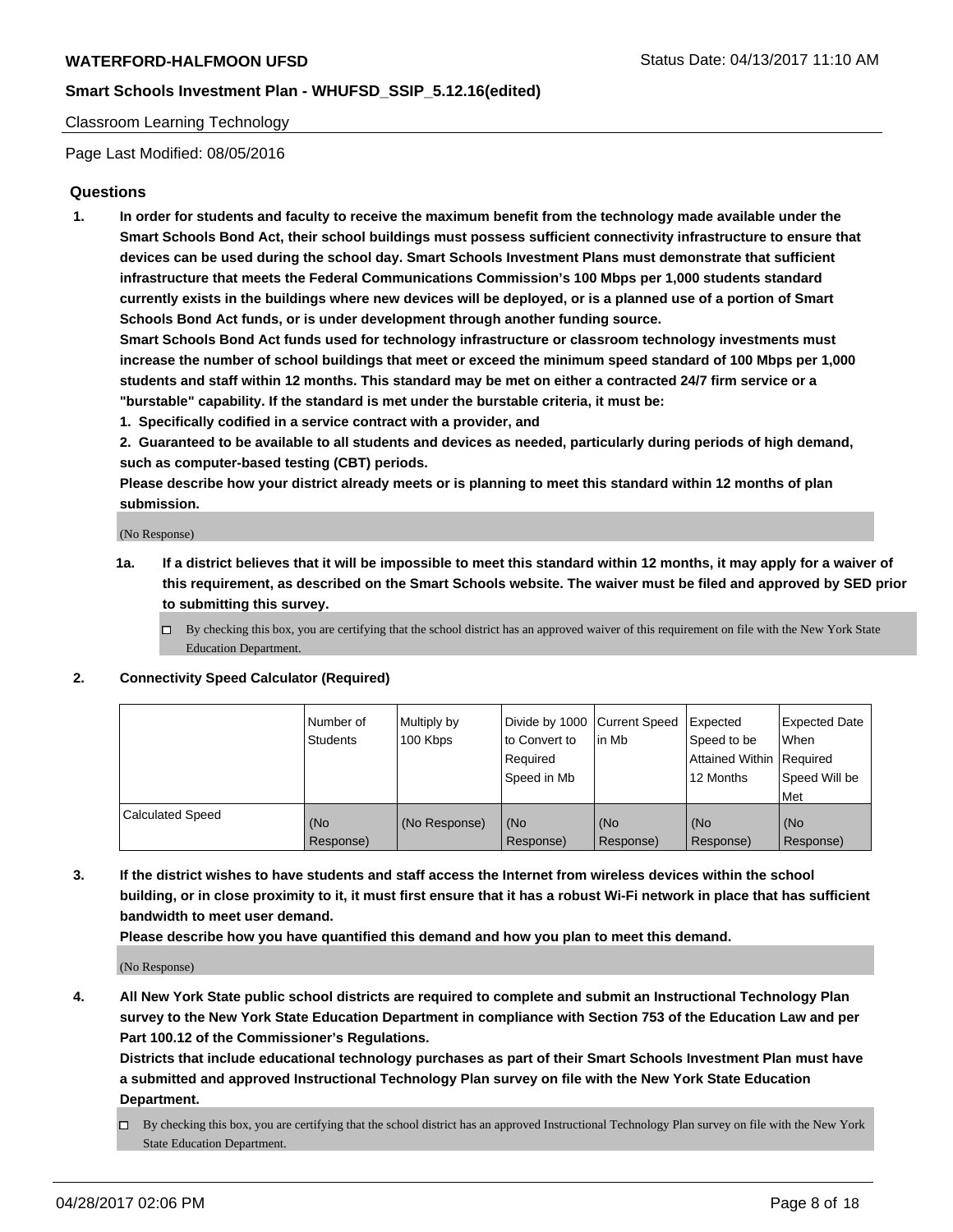## **WATERFORD-HALFMOON UFSD** Status Date: 04/13/2017 11:10 AM

## **Smart Schools Investment Plan - WHUFSD\_SSIP\_5.12.16(edited)**

### Classroom Learning Technology

Page Last Modified: 08/05/2016

**5. Describe the devices you intend to purchase and their compatibility with existing or planned platforms or systems. Specifically address the adequacy of each facility's electrical, HVAC and other infrastructure necessary to install and support the operation of the planned technology.**

(No Response)

- **6. Describe how the proposed technology purchases will:**
	- **> enhance differentiated instruction;**
	- **> expand student learning inside and outside the classroom;**
	- **> benefit students with disabilities and English language learners; and**
	- **> contribute to the reduction of other learning gaps that have been identified within the district.**

**The expectation is that districts will place a priority on addressing the needs of students who struggle to succeed in a rigorous curriculum. Responses in this section should specifically address this concern and align with the district's Instructional Technology Plan (in particular Question 2 of E. Curriculum and Instruction: "Does the district's instructional technology plan address the needs of students with disabilities to ensure equitable access to instruction, materials and assessments?" and Question 3 of the same section: "Does the district's instructional technology plan address the provision of assistive technology specifically for students with disabilities to ensure access to and participation in the general curriculum?"**

(No Response)

**7. Where appropriate, describe how the proposed technology purchases will enhance ongoing communication with parents and other stakeholders and help the district facilitate technology-based regional partnerships, including distance learning and other efforts.**

(No Response)

**8. Describe the district's plan to provide professional development to ensure that administrators, teachers and staff can employ the technology purchased to enhance instruction successfully.**

**Note: This response should be aligned and expanded upon in accordance with your district's response to Question 1 of F. Professional Development of your Instructional Technology Plan: "Please provide a summary of professional development offered to teachers and staff, for the time period covered by this plan, to support technology to enhance teaching and learning. Please include topics, audience and method of delivery within your summary."**

(No Response)

- **9. Districts must contact the SUNY/CUNY teacher preparation program that supplies the largest number of the district's new teachers to request advice on innovative uses and best practices at the intersection of pedagogy and educational technology.**
	- By checking this box, you certify that you have contacted the SUNY/CUNY teacher preparation program that supplies the largest number of your new teachers to request advice on these issues.
	- **9a. Please enter the name of the SUNY or CUNY Institution that you contacted.**

(No Response)

**9b. Enter the primary Institution phone number.**

(No Response)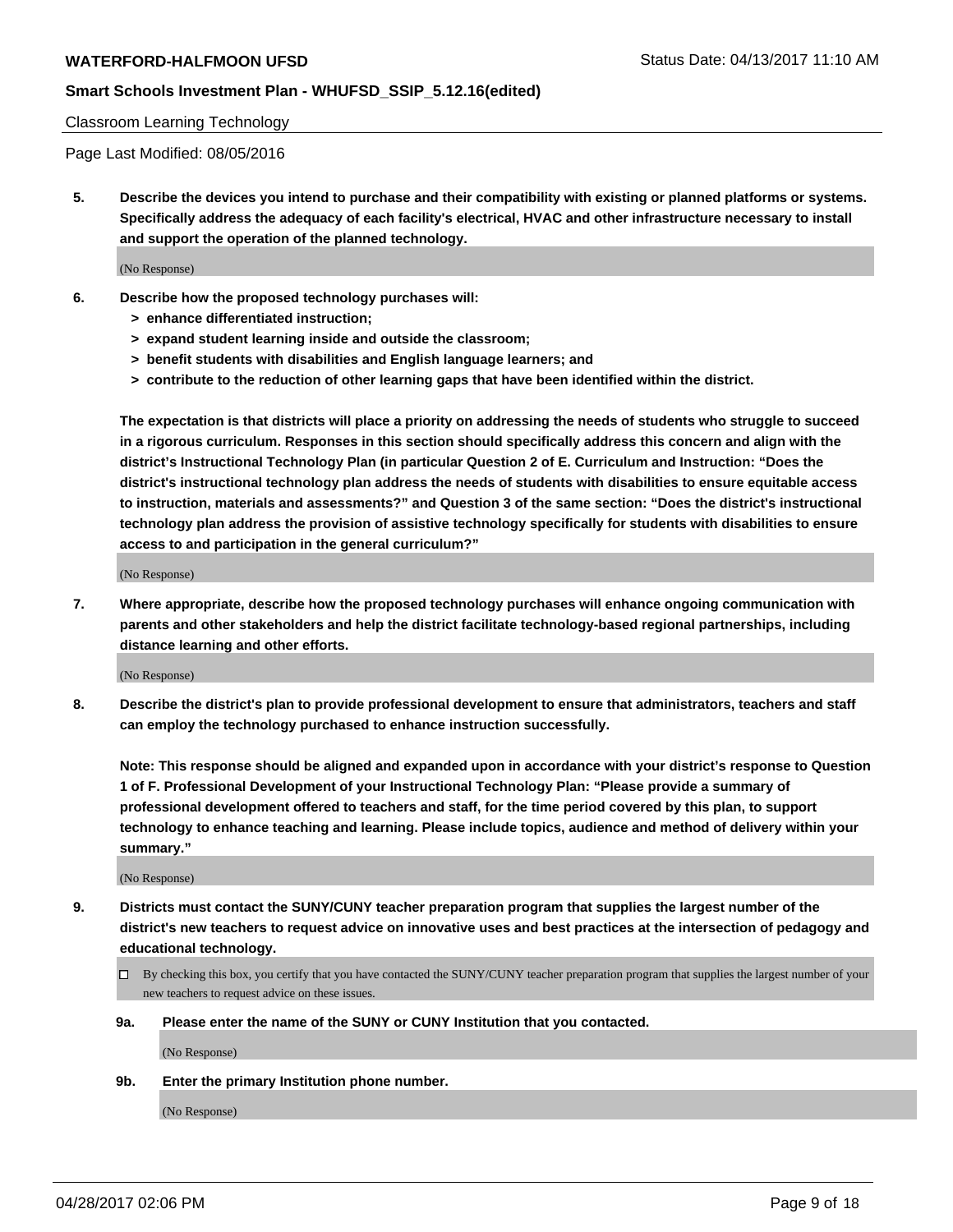## **WATERFORD-HALFMOON UFSD** Status Date: 04/13/2017 11:10 AM

#### **Smart Schools Investment Plan - WHUFSD\_SSIP\_5.12.16(edited)**

## Classroom Learning Technology

Page Last Modified: 08/05/2016

**9c. Enter the name of the contact person with whom you consulted and/or will be collaborating with on innovative uses of technology and best practices.**

(No Response)

**10. A district whose Smart Schools Investment Plan proposes the purchase of technology devices and other hardware must account for nonpublic schools in the district.**

**Are there nonpublic schools within your school district?**

Yes

 $\square$  No

**11. Nonpublic Classroom Technology Loan Calculator**

**The Smart Schools Bond Act provides that any Classroom Learning Technology purchases made using Smart Schools funds shall be lent, upon request, to nonpublic schools in the district. However, no school district shall be required to loan technology in amounts greater than the total obtained and spent on technology pursuant to the Smart Schools Bond Act and the value of such loan may not exceed the total of \$250 multiplied by the nonpublic school enrollment in the base year at the time of enactment.**

**See:**

**http://www.p12.nysed.gov/mgtserv/smart\_schools/docs/Smart\_Schools\_Bond\_Act\_Guidance\_04.27.15\_Final.pdf.**

|                                       | 1. Classroom   | l 2. Public   | 3. Nonpublic | l 4. Sum of | 15. Total Per                                                                                 | 6. Total       |
|---------------------------------------|----------------|---------------|--------------|-------------|-----------------------------------------------------------------------------------------------|----------------|
|                                       | Technology     | Enrollment    | Enrollment   | Public and  | Pupil Sub-                                                                                    | Nonpublic Loan |
|                                       | Sub-allocation | $(2014 - 15)$ | $(2014-15)$  | l Nonpublic | allocation                                                                                    | Amount         |
|                                       |                |               |              | Enrollment  |                                                                                               |                |
| Calculated Nonpublic Loan<br>  Amount |                |               |              |             | (No Response)   (No Response)   (No Response)   (No Response)   (No Response)   (No Response) |                |

**12. To ensure the sustainability of technology purchases made with Smart Schools funds, districts must demonstrate a long-term plan to maintain and replace technology purchases supported by Smart Schools Bond Act funds. This sustainability plan shall demonstrate a district's capacity to support recurring costs of use that are ineligible for Smart Schools Bond Act funding such as device maintenance, technical support, Internet and wireless fees, maintenance of hotspots, staff professional development, building maintenance and the replacement of incidental items. Further, such a sustainability plan shall include a long-term plan for the replacement of purchased devices and equipment at the end of their useful life with other funding sources.**

 $\Box$  By checking this box, you certify that the district has a sustainability plan as described above.

**13. Districts must ensure that devices purchased with Smart Schools Bond funds will be distributed, prepared for use, maintained and supported appropriately. Districts must maintain detailed device inventories in accordance with generally accepted accounting principles.**

By checking this box, you certify that the district has a distribution and inventory management plan and system in place.

**14. If you are submitting an allocation for Classroom Learning Technology complete this table. Note that the calculated Total at the bottom of the table must equal the Total allocation for this category that you entered in the SSIP Overview overall budget.**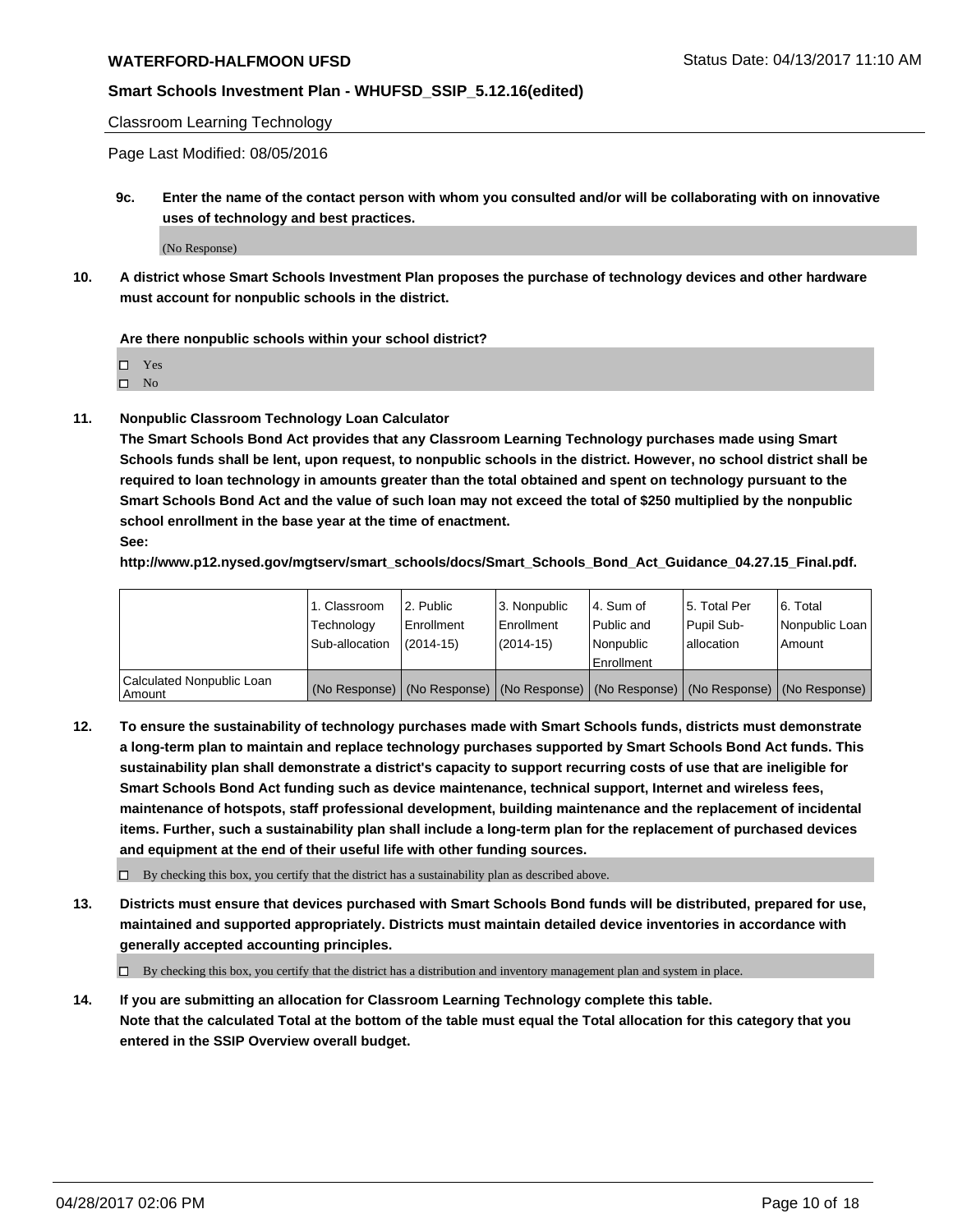### Classroom Learning Technology

Page Last Modified: 08/05/2016

|                          | Sub-Allocation |
|--------------------------|----------------|
| Interactive Whiteboards  | (No Response)  |
| Computer Servers         | (No Response)  |
| <b>Desktop Computers</b> | (No Response)  |
| <b>Laptop Computers</b>  | (No Response)  |
| <b>Tablet Computers</b>  | (No Response)  |
| <b>Other Costs</b>       | (No Response)  |
| Totals:                  | 0              |

**15. Please detail the type, quantity, per unit cost and total cost of the eligible items under each sub-category. This is especially important for any expenditures listed under the "Other" category. All expenditures must be capital-bond eligible to be reimbursed through the SSBA. If you have any questions, please contact us directly through smartschools@nysed.gov.**

**Please specify in the "Item to be Purchased" field which specific expenditures and items are planned to meet the district's nonpublic loan requirement, if applicable.**

**NOTE: Wireless Access Points that will be loaned/purchased for nonpublic schools should ONLY be included in this category, not under School Connectivity, where public school districts would list them.**

| Select the allowable expenditure | Iltem to be Purchased | Quantity      | Cost per Item | <b>Total Cost</b> |
|----------------------------------|-----------------------|---------------|---------------|-------------------|
| type.                            |                       |               |               |                   |
| Repeat to add another item under |                       |               |               |                   |
| each type.                       |                       |               |               |                   |
| (No Response)                    | (No Response)         | (No Response) | (No Response) | (No Response)     |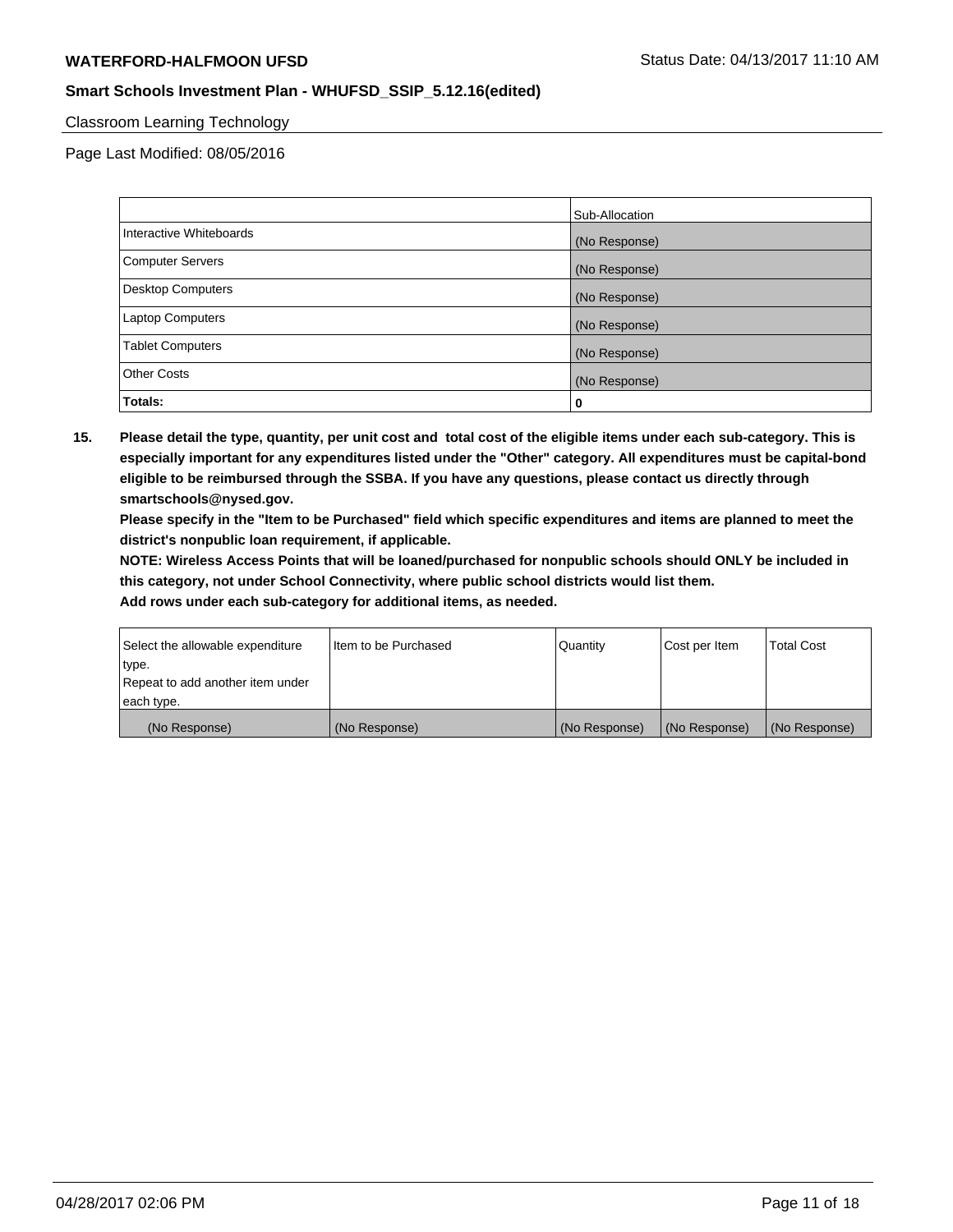#### Pre-Kindergarten Classrooms

### **Group 1**

**1. Provide information regarding how and where the district is currently serving pre-kindergarten students and justify the need for additional space with enrollment projections over 3 years.**

(No Response)

- **2. Describe the district's plan to construct, enhance or modernize education facilities to accommodate prekindergarten programs. Such plans must include:**
	- **Specific descriptions of what the district intends to do to each space;**
	- **An affirmation that pre-kindergarten classrooms will contain a minimum of 900 square feet per classroom;**
	- **The number of classrooms involved;**
	- **The approximate construction costs per classroom; and**

**- Confirmation that the space is district-owned or has a long-term lease that exceeds the probable useful life of the improvements.**

(No Response)

**3. Smart Schools Bond Act funds may only be used for capital construction costs. Describe the type and amount of additional funds that will be required to support ineligible ongoing costs (e.g. instruction, supplies) associated with any additional pre-kindergarten classrooms that the district plans to add.**

(No Response)

**4. All plans and specifications for the erection, repair, enlargement or remodeling of school buildings in any public school district in the State must be reviewed and approved by the Commissioner. Districts that plan capital projects using their Smart Schools Bond Act funds will undergo a Preliminary Review Process by the Office of Facilities Planning.**

**Please indicate on a separate row each project number given to you by the Office of Facilities Planning.**

| Project Number |  |
|----------------|--|
| (No Response)  |  |

**5. If you have made an allocation for Pre-Kindergarten Classrooms, complete this table.**

**Note that the calculated Total at the bottom of the table must equal the Total allocation for this category that you entered in the SSIP Overview overall budget.**

|                                          | Sub-Allocation |
|------------------------------------------|----------------|
| Construct Pre-K Classrooms               | (No Response)  |
| Enhance/Modernize Educational Facilities | (No Response)  |
| Other Costs                              | (No Response)  |
| Totals:                                  | 0              |

**6. Please detail the type, quantity, per unit cost and total cost of the eligible items under each sub-category. This is especially important for any expenditures listed under the "Other" category. All expenditures must be capital-bond eligible to be reimbursed through the SSBA. If you have any questions, please contact us directly through smartschools@nysed.gov.**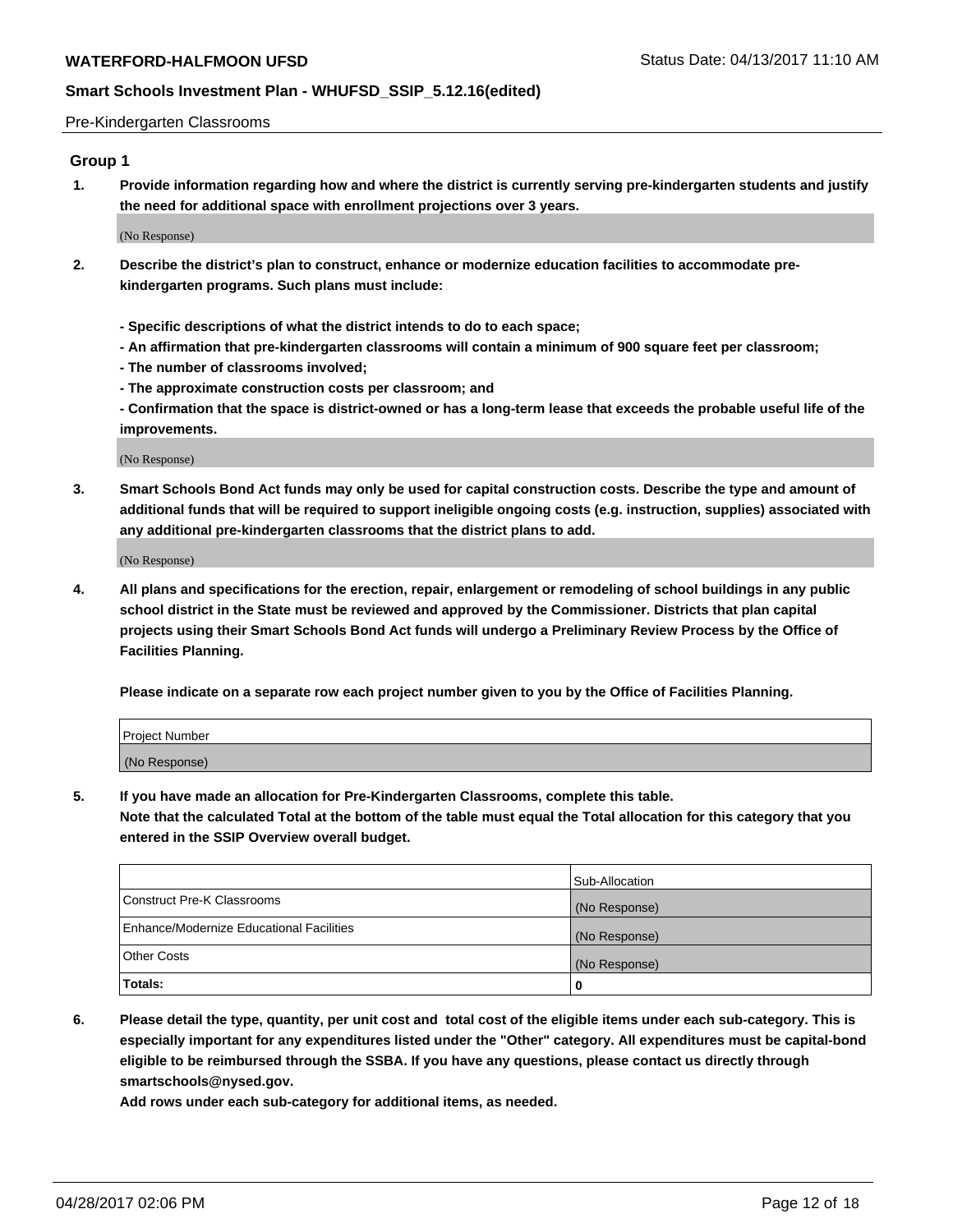Pre-Kindergarten Classrooms

| Select the allowable expenditure<br>type. | Item to be purchased | Quantity      | Cost per Item | <b>Total Cost</b> |
|-------------------------------------------|----------------------|---------------|---------------|-------------------|
| Repeat to add another item under          |                      |               |               |                   |
| each type.                                |                      |               |               |                   |
| (No Response)                             | (No Response)        | (No Response) | (No Response) | (No Response)     |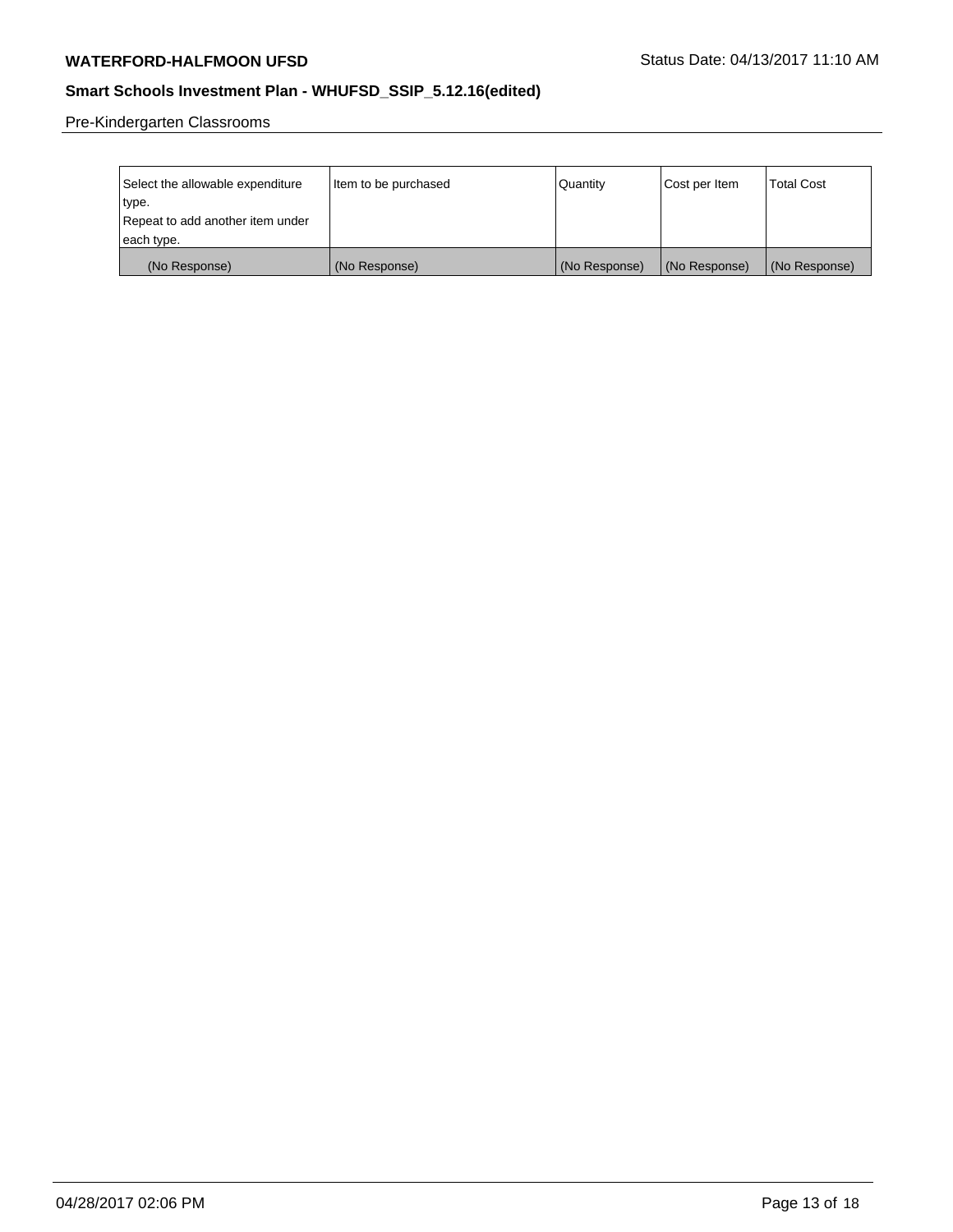Replace Transportable Classrooms

### **Group 1**

**1. Describe the district's plan to construct, enhance or modernize education facilities to provide high-quality instructional space by replacing transportable classrooms.**

(No Response)

**2. All plans and specifications for the erection, repair, enlargement or remodeling of school buildings in any public school district in the State must be reviewed and approved by the Commissioner. Districts that plan capital projects using their Smart Schools Bond Act funds will undergo a Preliminary Review Process by the Office of Facilities Planning.**

**Please indicate on a separate row each project number given to you by the Office of Facilities Planning.**

| Project Number |  |
|----------------|--|
| (No Response)  |  |

**3. For large projects that seek to blend Smart Schools Bond Act dollars with other funds, please note that Smart Schools Bond Act funds can be allocated on a pro rata basis depending on the number of new classrooms built that directly replace transportable classroom units.**

**If a district seeks to blend Smart Schools Bond Act dollars with other funds describe below what other funds are being used and what portion of the money will be Smart Schools Bond Act funds.**

(No Response)

**4. If you have made an allocation for Replace Transportable Classrooms, complete this table. Note that the calculated Total at the bottom of the table must equal the Total allocation for this category that you entered in the SSIP Overview overall budget.**

|                                                | Sub-Allocation |
|------------------------------------------------|----------------|
| Construct New Instructional Space              | (No Response)  |
| Enhance/Modernize Existing Instructional Space | (No Response)  |
| Other Costs                                    | (No Response)  |
| Totals:                                        | 0              |

**5. Please detail the type, quantity, per unit cost and total cost of the eligible items under each sub-category. This is especially important for any expenditures listed under the "Other" category. All expenditures must be capital-bond eligible to be reimbursed through the SSBA. If you have any questions, please contact us directly through smartschools@nysed.gov.**

| Select the allowable expenditure | lltem to be purchased | Quantity      | Cost per Item | <b>Total Cost</b> |
|----------------------------------|-----------------------|---------------|---------------|-------------------|
| type.                            |                       |               |               |                   |
| Repeat to add another item under |                       |               |               |                   |
| each type.                       |                       |               |               |                   |
| (No Response)                    | (No Response)         | (No Response) | (No Response) | (No Response)     |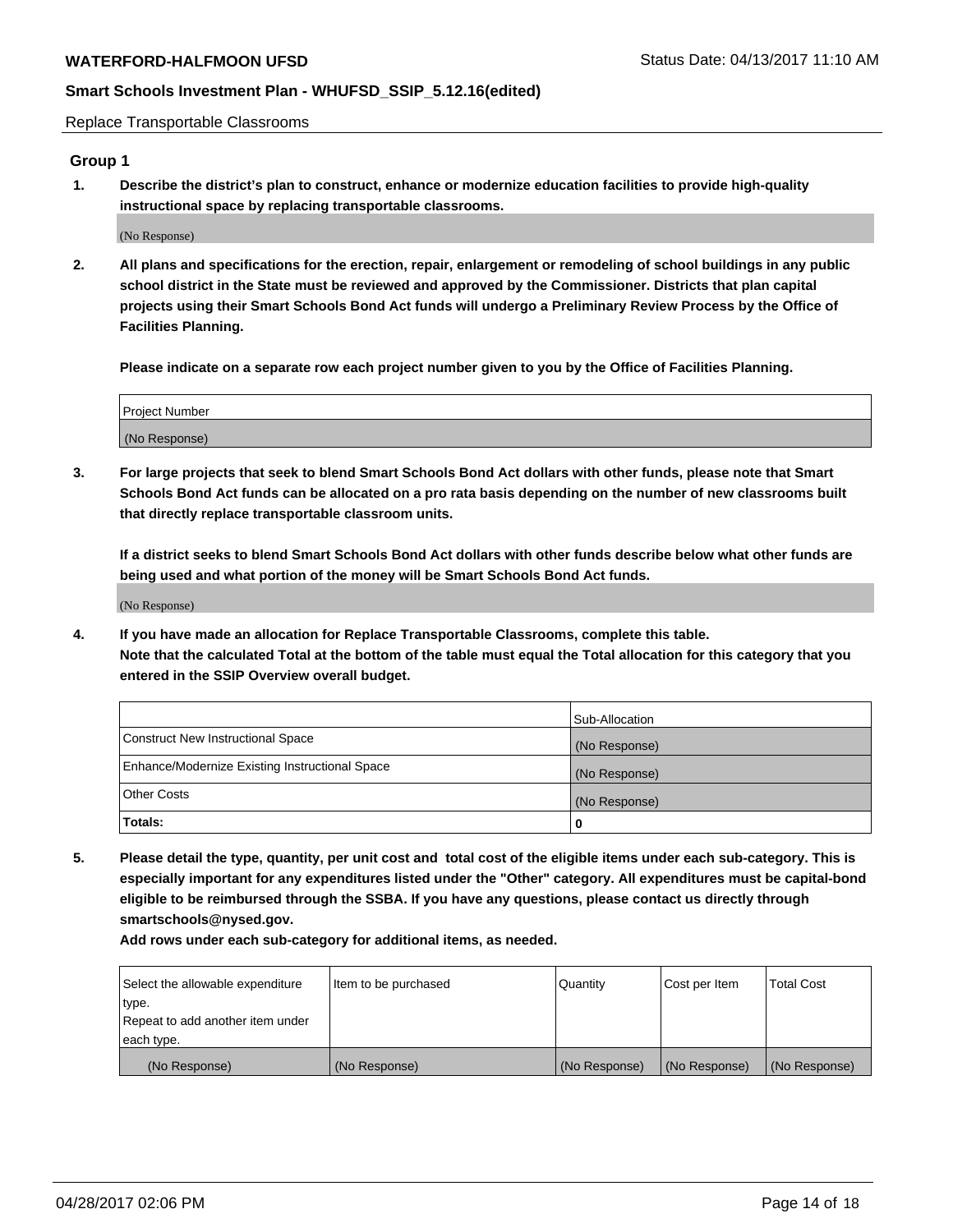#### High-Tech Security Features

Page Last Modified: 04/13/2017

## **Group 1**

**1. Describe how you intend to use Smart Schools Bond Act funds to install high-tech security features in school buildings and on school campuses.**

With this submission of the SSIP, we're looking to add the needed infrastructure to implement our proposed security features that will help us monitor the building better and enhance overall security. The new security features are integral with the new phone system and interface with multiple systems used for building security, such as Door Access Control, Intrusion Detection, Fire Alarm and Mass Notification Systems. This will allow us to automate our Lockdown procedures and enhance the security in our facilities. The new system will be a Cisco Unified Communications System utilizing SingleWire Informacast technology for IP Paging and Emergency Notification.

See: https://www.singlewire.com/informacast.html

**2. All plans and specifications for the erection, repair, enlargement or remodeling of school buildings in any public school district in the State must be reviewed and approved by the Commissioner. Districts that plan capital projects using their Smart Schools Bond Act funds will undergo a Preliminary Review Process by the Office of Facilities Planning.** 

**Please indicate on a separate row each project number given to you by the Office of Facilities Planning.**

| Project Number        |  |
|-----------------------|--|
| 52-21-01-03-7-999-001 |  |

- **3. Was your project deemed eligible for streamlined Review?**
	- □ Yes
	- $\boxtimes$  No
- **4. Include the name and license number of the architect or engineer of record.**

| Name       | License Number |
|------------|----------------|
| Mari Cecil | 21417          |

**5. If you have made an allocation for High-Tech Security Features, complete this table.**

**Note that the calculated Total at the bottom of the table must equal the Total allocation for this category that you entered in the SSIP Overview overall budget.**

|                                                      | Sub-Allocation |
|------------------------------------------------------|----------------|
| Capital-Intensive Security Project (Standard Review) | 22,050         |
| <b>Electronic Security System</b>                    | 139,860        |
| <b>Entry Control System</b>                          | 44,100         |
| Approved Door Hardening Project                      | (No Response)  |
| <b>Other Costs</b>                                   | (No Response)  |
| Totals:                                              | 206,010        |

**6. Please detail the type, quantity, per unit cost and total cost of the eligible items under each sub-category. This is especially important for any expenditures listed under the "Other" category. All expenditures must be capital-bond eligible to be reimbursed through the SSBA. If you have any questions, please contact us directly through smartschools@nysed.gov.**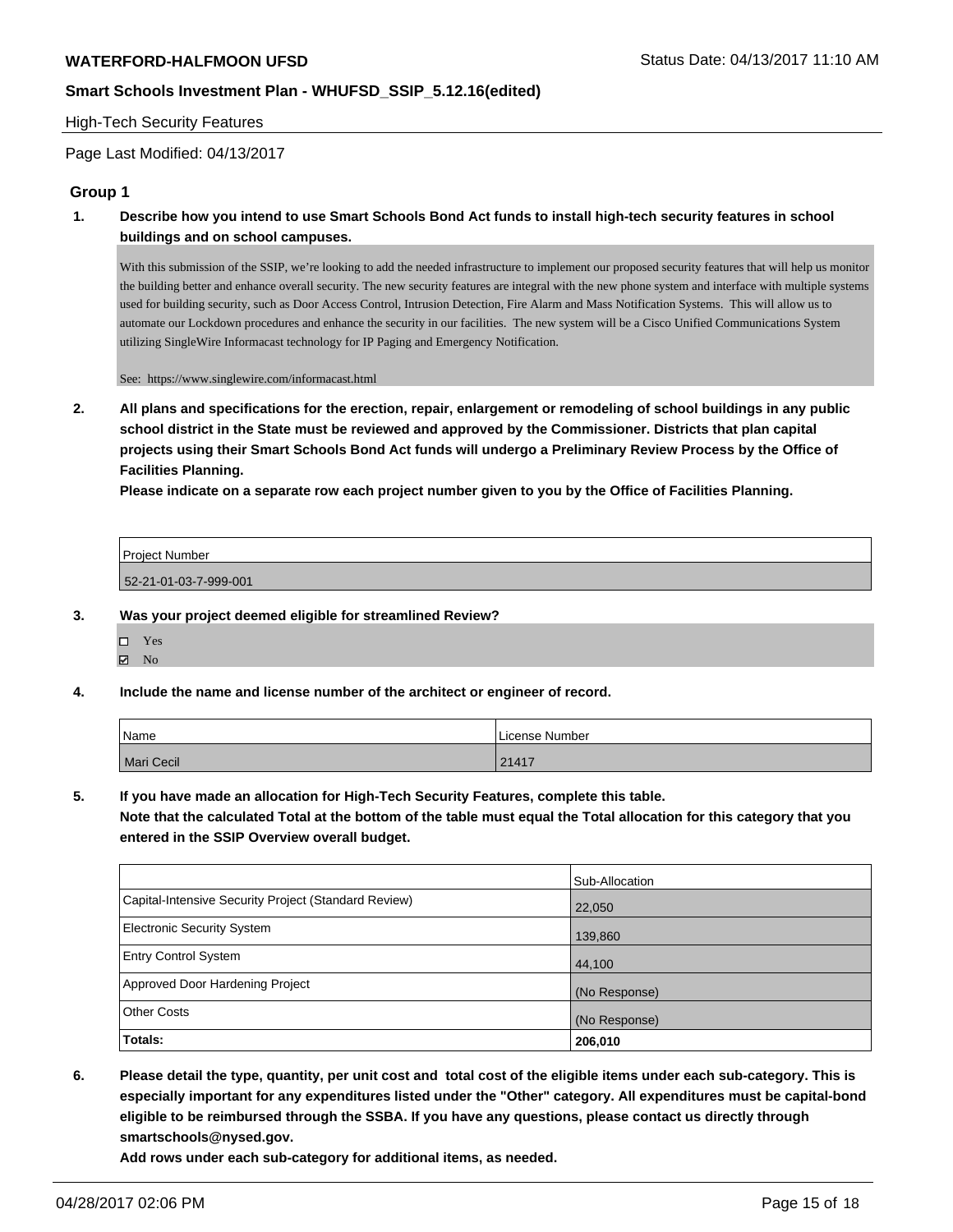# High-Tech Security Features

Page Last Modified: 04/13/2017

| Select the allowable expenditure<br>type.<br>Repeat to add another item under<br>each type. | Item to be purchased                                                 | Quantity       | Cost per Item | <b>Total Cost</b> |
|---------------------------------------------------------------------------------------------|----------------------------------------------------------------------|----------------|---------------|-------------------|
| <b>Electronic Security System</b>                                                           | Telephone System: Servers                                            | $\overline{2}$ | 15,120        | 30,240            |
| <b>Electronic Security System</b>                                                           | Telephone System: Gateways/Routers                                   | $\mathbf{1}$   | 11,340        | 11,340            |
| <b>Electronic Security System</b>                                                           | Telephone System: Classroom<br>Telephones                            | 120            | 441           | 52,920            |
| <b>Electronic Security System</b>                                                           | Telephone System: Office Telephones                                  | 16             | 567           | 9,072             |
| <b>Electronic Security System</b>                                                           | Telephone System: Receptionist<br><b>Telephones</b>                  | 1              | 882           | 882               |
| <b>Electronic Security System</b>                                                           | Telephone System: Cabling<br><b>Modifications</b>                    | 1              | 5,000         | 5,000             |
| <b>Electronic Security System</b>                                                           | Telephone System:<br>Integration/Installation Services               | 1              | 20,326        | 20,326            |
| <b>Capital-Intensive Security</b><br>Project                                                | Telephone System: Asbestos<br>Remediation                            | 1              | 22,050        | 22,050            |
| <b>Entry Control System</b>                                                                 | Door Access Control: Individual Door<br>Contacts/Wiring              | 51             | 441           | 22,491            |
| <b>Entry Control System</b>                                                                 | Door Access Control: Interface Panels<br>and Wiring                  | 9              | 1,512         | 13,608            |
| <b>Entry Control System</b>                                                                 | Door Access Control: Installation and<br><b>Integration Services</b> | $\mathbf{1}$   | 8,001         | 8,001             |
| <b>Electronic Security System</b>                                                           | Telecom Rack Grounding: Small<br><b>Telecom Room</b>                 | 8              | 851           | 6,804             |
| <b>Electronic Security System</b>                                                           | Telecom Rack Grounding: Large<br><b>Telecom Room</b>                 | $\overline{2}$ | 1,638         | 3,276             |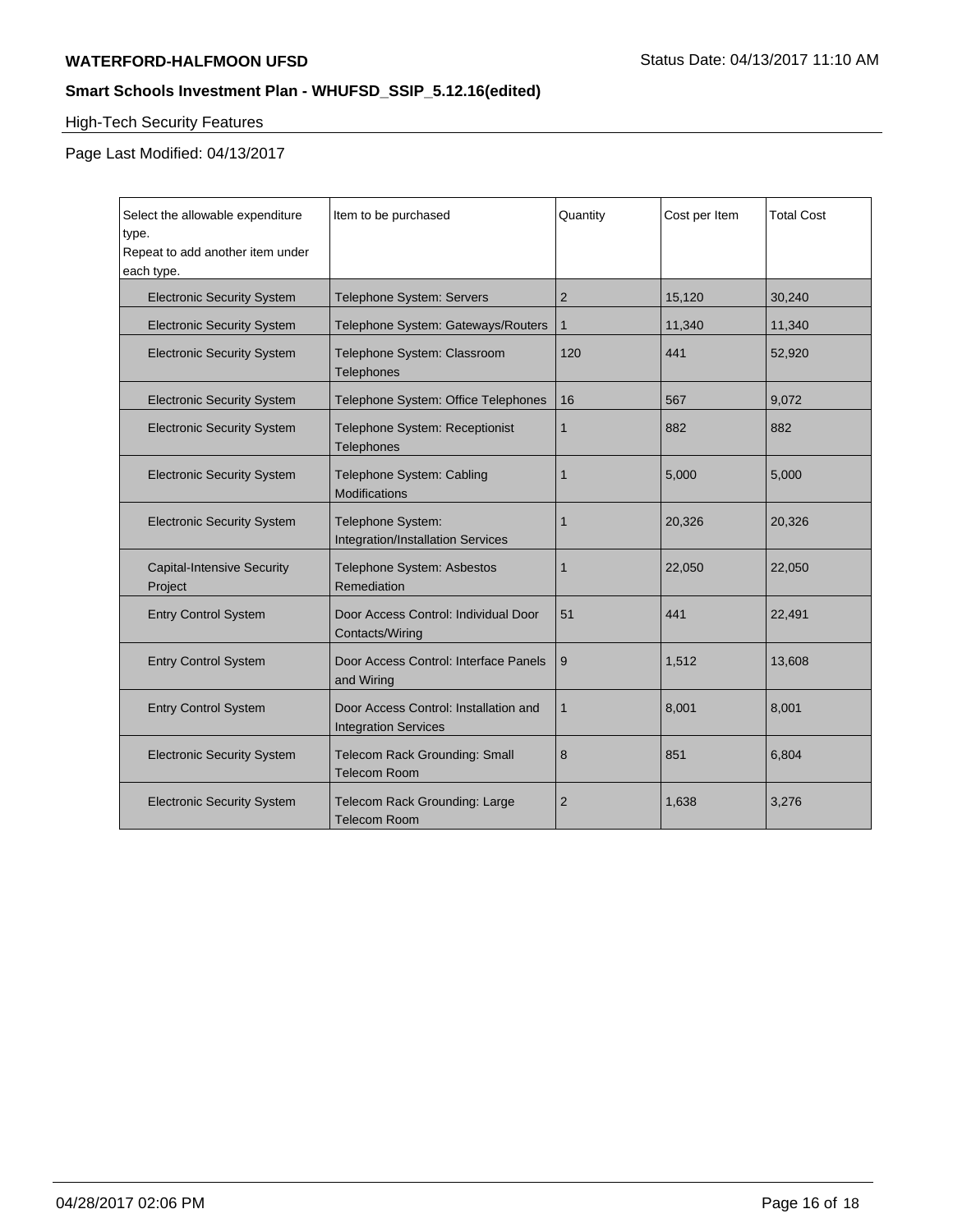Report